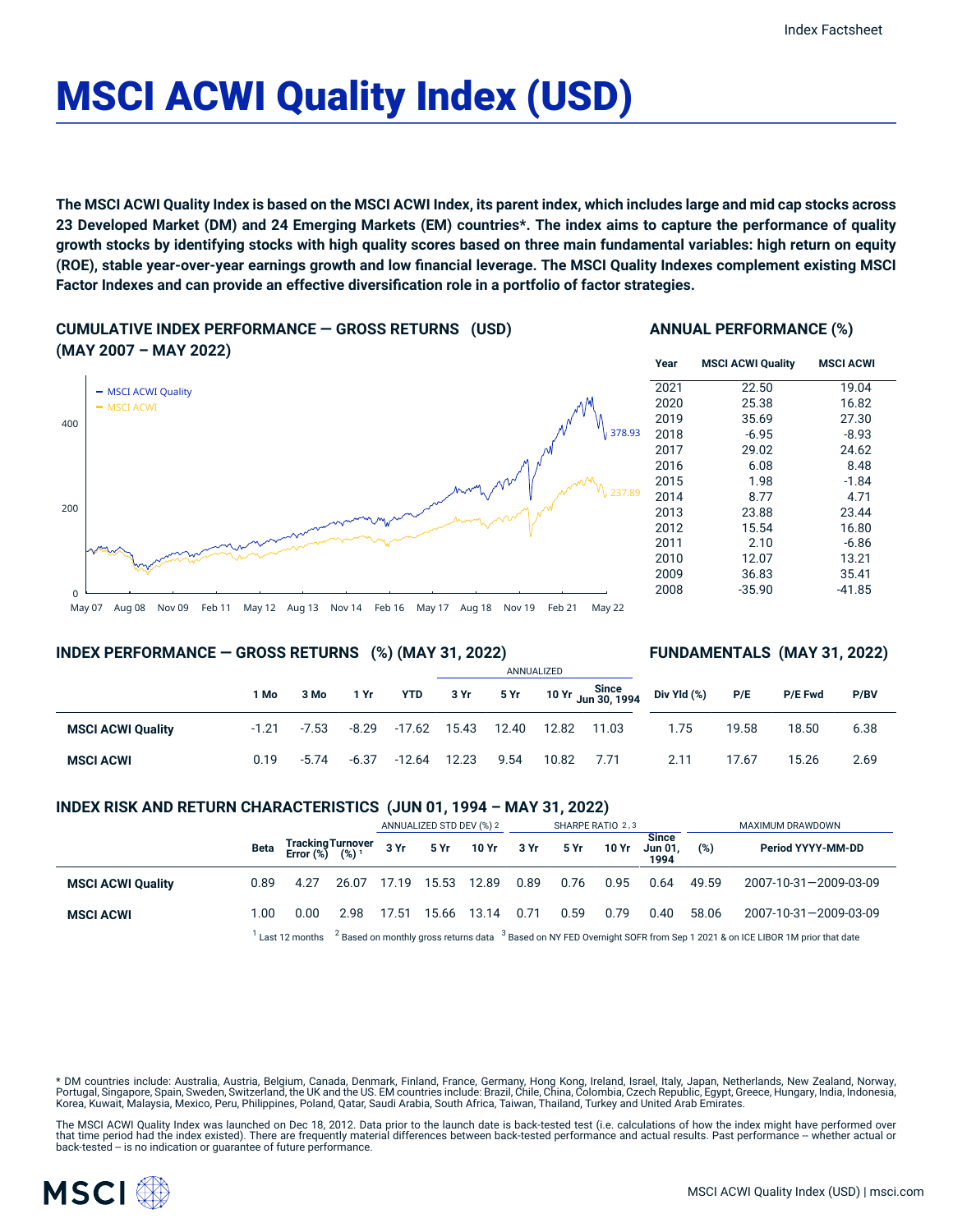#### **INDEX CHARACTERISTICS**

|              | <b>MSCI ACWI</b>         |  |  |  |  |  |  |
|--------------|--------------------------|--|--|--|--|--|--|
| 490          | 2.933                    |  |  |  |  |  |  |
|              |                          |  |  |  |  |  |  |
| Weight $(*)$ |                          |  |  |  |  |  |  |
| 5.75         | 4.02                     |  |  |  |  |  |  |
| 0.00         | 0.00                     |  |  |  |  |  |  |
| 0.20         | 0.03                     |  |  |  |  |  |  |
| 0.04         | 0.01                     |  |  |  |  |  |  |
|              | <b>MSCI ACWI Quality</b> |  |  |  |  |  |  |

## **TOP 10 CONSTITUENTS**

|                                 | Country | Index<br>Wt. (%) | Parent<br><b>Index</b><br>$Wt.$ $(\%)$ | <b>Sector</b>      |
|---------------------------------|---------|------------------|----------------------------------------|--------------------|
| APPLE                           | US      | 5.75             | 4.02                                   | Info Tech          |
| MICROSOFT CORP                  | US.     | 4.86             | 3.19                                   | Info Tech          |
| <b>META PLATFORMS A</b>         | US      | 3.23             | 0.75                                   | <b>Comm Srvcs</b>  |
| <b>NVIDIA</b>                   | US      | 3.20             | 0.77                                   | Info Tech          |
| <b>TAIWAN SEMICONDUCTOR MFG</b> | TW      | 3.07             | 0.78                                   | Info Tech          |
| JOHNSON & JOHNSON               | US      | 2.95             | 0.78                                   | Health Care        |
| UNITEDHEALTH GROUP              | US      | 2.53             | 0.77                                   | <b>Health Care</b> |
| <b>ALPHABET A</b>               | US      | 2.36             | 1.13                                   | Comm Srvcs         |
| ALPHABET C                      | US      | 2.26             | 1.07                                   | <b>Comm Srvcs</b>  |
| VISA A                          | US      | 2.25             | 0.58                                   | Info Tech          |
| Total                           |         | 32.45            | 13.85                                  |                    |

## **FACTORS - KEY EXPOSURES THAT DRIVE RISK AND RETURN MSCI FACTOR BOX**



## **SECTOR WEIGHTS**



## **MSCI FaCS**



Neutral factor exposure (FaCS = 0) represents MSCI ACWI IMI.

## ● United States 66.43% ● Switzerland 4.61% ● China 3.99% ● United Kingdom 3.79% 3.99% 4.61% 66.43% 3.79% 3.74%  $\binom{17.43\%}{ }$

● Taiwan 3.74% ● Other 17.43%

**COUNTRY WEIGHTS**